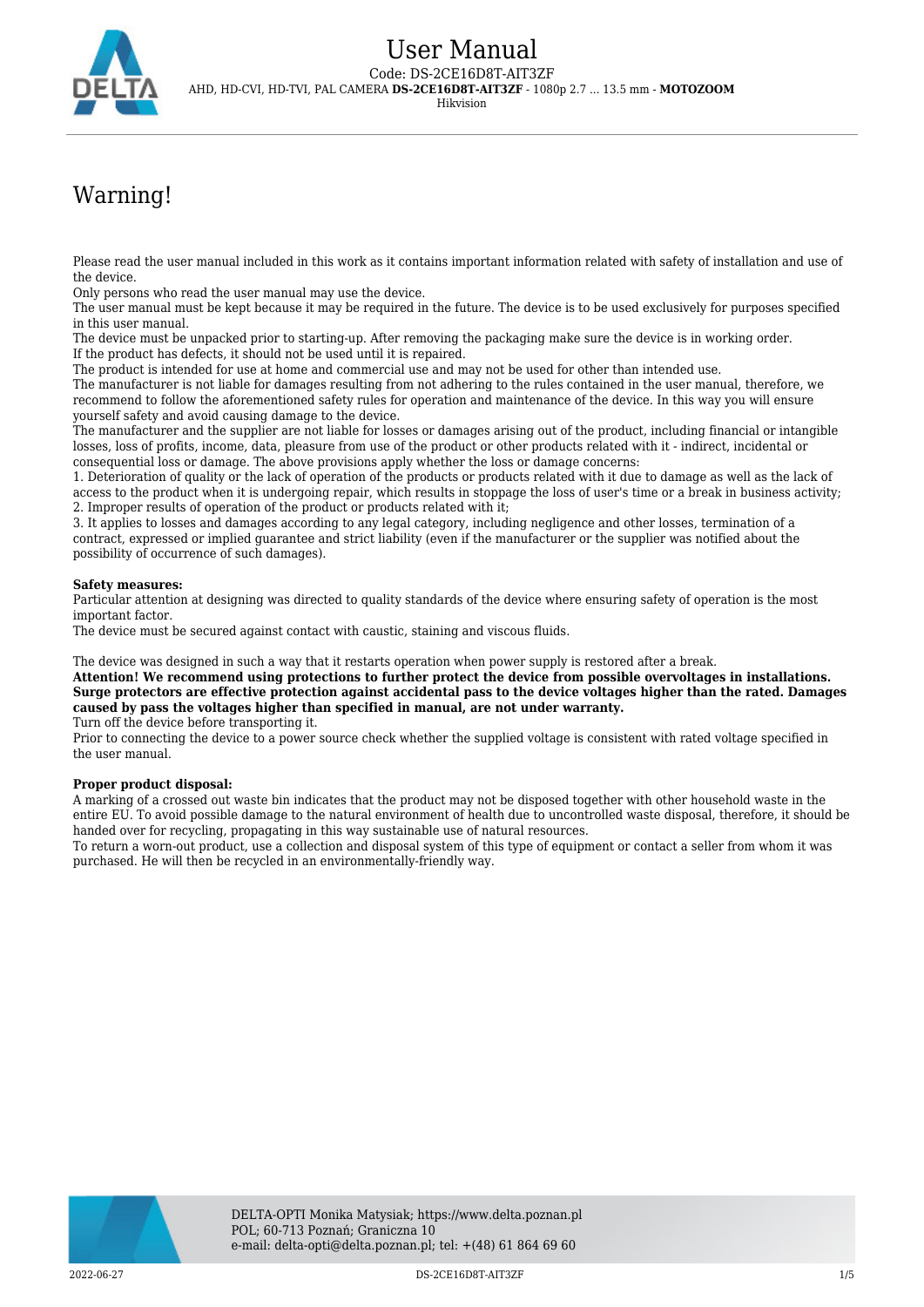

# User Manual Code: DS-2CE16D8T-AIT3ZF AHD, HD-CVI, HD-TVI, PAL CAMERA **DS-2CE16D8T-AIT3ZF** - 1080p 2.7 ... 13.5 mm - **MOTOZOOM**

Hikvision

Megapixel camera with Progressive scan CMOS sensor and AHD / HD-CVI / HD-TVI / PAL. The change of the AHD / HD-CVI / HD-TVI / PAL standard is done with the corresponding button by keeping it pressed for approx. 5 seconds.

The AHD / HD-CVI / HD-TVI interface allows to transmission of analog video signal via coaxial cable in max. 8 Mpx (4K UHD) resolution. During transmission there are no delays and is maintained the original, high quality image.

Camera is according to IP67 Index of Protection norm.



| Standard:                        | AHD / HD-CVI / HD-TVI / PAL                                                                                                                                                                                                                                                                                                                                                                                                                                                                                                                                                                                                           |
|----------------------------------|---------------------------------------------------------------------------------------------------------------------------------------------------------------------------------------------------------------------------------------------------------------------------------------------------------------------------------------------------------------------------------------------------------------------------------------------------------------------------------------------------------------------------------------------------------------------------------------------------------------------------------------|
| Sensor:                          | Progressive Scan CMOS                                                                                                                                                                                                                                                                                                                                                                                                                                                                                                                                                                                                                 |
| Matrix size:                     | 2.1 Mpx                                                                                                                                                                                                                                                                                                                                                                                                                                                                                                                                                                                                                               |
| Resolution:                      | • 1920 x 1080 - 1080p @ AHD / HD-CVI / HD-TVI<br>• 960 x 576 - 960H, PAL                                                                                                                                                                                                                                                                                                                                                                                                                                                                                                                                                              |
| Video output:                    | $1 Vpp / 75 \Omega - AHD / HD-CVI / HD-TVI / CVBS$                                                                                                                                                                                                                                                                                                                                                                                                                                                                                                                                                                                    |
| Lens:                            | 2.7  13.5 mm - Motozoom                                                                                                                                                                                                                                                                                                                                                                                                                                                                                                                                                                                                               |
| View angle:                      | • 103 °  32 ° (manufacturer data)<br>$\cdot$ 90 °  32 ° (our tests result)                                                                                                                                                                                                                                                                                                                                                                                                                                                                                                                                                            |
| Range of IR illumination:        | 60 m                                                                                                                                                                                                                                                                                                                                                                                                                                                                                                                                                                                                                                  |
| IR illuminator power adjustment: | Automatic                                                                                                                                                                                                                                                                                                                                                                                                                                                                                                                                                                                                                             |
| Audio:                           |                                                                                                                                                                                                                                                                                                                                                                                                                                                                                                                                                                                                                                       |
| Main features:                   | • Motozoom lens<br>• WDR - 130 dB - Wide Dynamic Range<br>• 2D-DNR, 3D-DNR - Digital Noise Reduction<br>• EXIR - high-efficiency infrared LEDs technology, which evenly covers the whole<br>plan of both central vantage points of the scene as well as the corners<br>• Sense-UP - increase the camera sensitivity x16<br>• BLC - Back Light Compensation<br>• HLC - High Light Compensation (spot)<br>• Motion Detection - max, 4 zones<br>• Privacy zones - max. 4<br>• AGC - Automatic Gain Control<br>• ICR - Movable InfraRed filter<br>• Mirror - Mirror image<br>• Auto White Balance<br>• Sharpness - sharper image outlines |



DELTA-OPTI Monika Matysiak; https://www.delta.poznan.pl POL; 60-713 Poznań; Graniczna 10 e-mail: delta-opti@delta.poznan.pl; tel: +(48) 61 864 69 60

2022-06-27 DS-2CE16D8T-AIT3ZF 2/5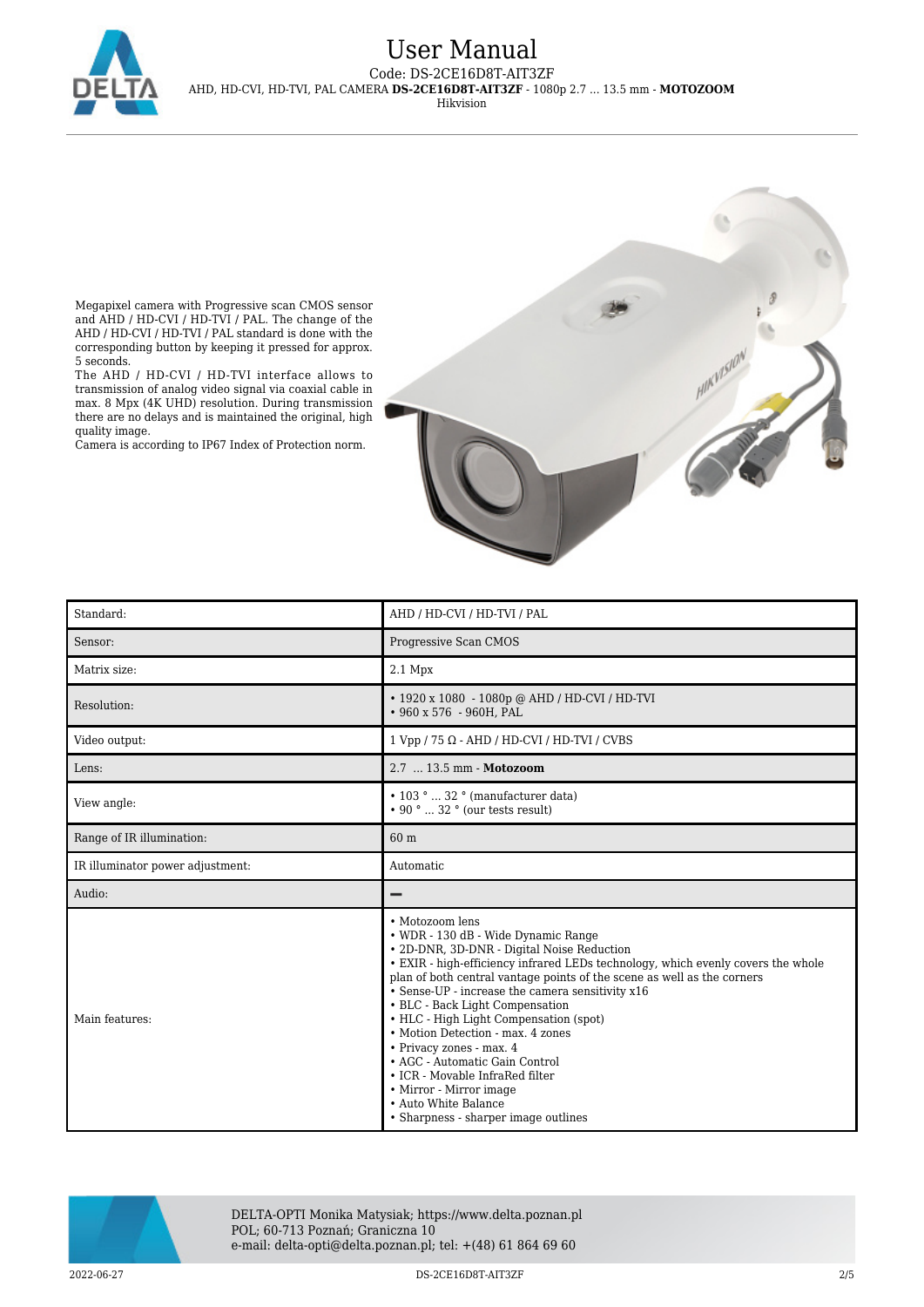

## User Manual Code: DS-2CE16D8T-AIT3ZF AHD, HD-CVI, HD-TVI, PAL CAMERA **DS-2CE16D8T-AIT3ZF** - 1080p 2.7 ... 13.5 mm - **MOTOZOOM** Hikvision

| OSD menu:              | ✓                                         |
|------------------------|-------------------------------------------|
| Power supply:          | • 12 V DC / 750 mA,<br>• 24 V AC / 380 mA |
| Power consumption:     | $\leq 9$ W                                |
| Housing:               | Compact, Metal                            |
| Color:                 | White + Black                             |
| "Index of Protection": | IP <sub>67</sub>                          |
| Operation temp:        | -40 °C $\ldots$ 60 °C                     |
| Weight:                | $0.92$ kg                                 |
| Dimensions:            | 270 x 85 x 92 mm                          |
| Manufacturer / Brand:  | Hikvision                                 |
| Guarantee:             | 3 years                                   |

#### Front view:



Side view:



DELTA-OPTI Monika Matysiak; https://www.delta.poznan.pl POL; 60-713 Poznań; Graniczna 10 e-mail: delta-opti@delta.poznan.pl; tel: +(48) 61 864 69 60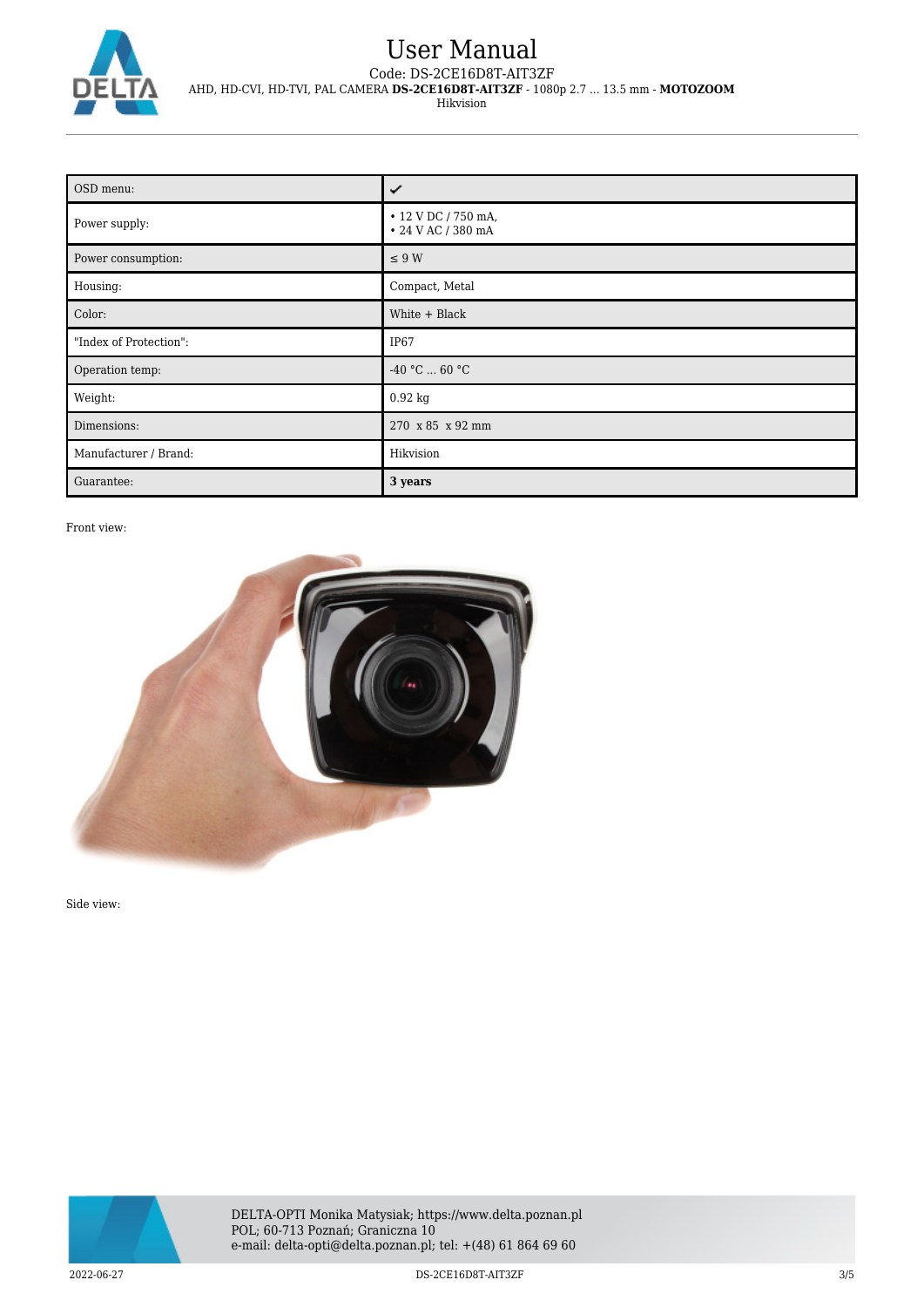

## User Manual Code: DS-2CE16D8T-AIT3ZF AHD, HD-CVI, HD-TVI, PAL CAMERA **DS-2CE16D8T-AIT3ZF** - 1080p 2.7 ... 13.5 mm - **MOTOZOOM** Hikvision



Mounting side view:



The change of the AHD / HD-CVI / HD-TVI / PAL standard is done with the corresponding button by keeping it pressed for approx. 5 seconds: